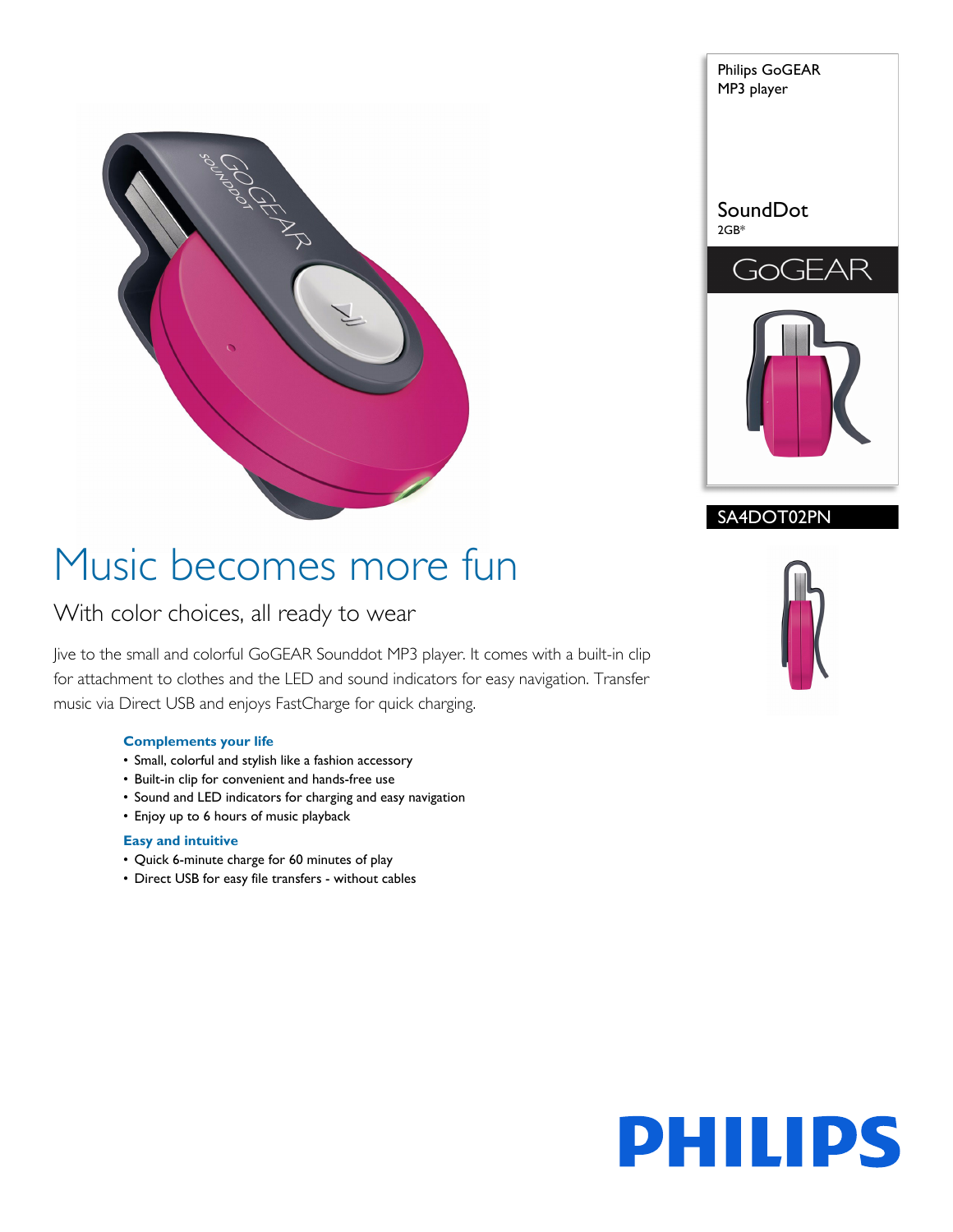## **Highlights**

#### **Small, colorful and stylish**



Flaunt your GoGEAR Sounddot and simply bring out the best in your music. The MP3 player is small, round and chic – much as its name implies. It is equipped with a built-in clip and comes in a range of exciting colors. It can be worn on your bag or clothes, like a fashion accessory, all ready to be called upon when needed.

#### **Built-in clip**

Nothing should get in the way of you. Thanks to the lightweight design and sturdy built-in clip, your GoGEAR Sounddot is cleverly designed to be clipped onto your attire securely and stylishly, making it your perfect companion onthe-go.

#### **Sound and LED indicators**

GoGEAR Sounddot lets you know exactly what is going on, with specially programmed light and sound indicators. An LED and short beeps tell you if your player is on or off, and if it is on shuffle mode or not. They even warn you when you are running low on power, with the light blinking in red and beeps sounding to the same set rhythm. Connect your player to a power supply and the LED will glow a steady red to let you know that your battery is being charged. It then turns green to tell you that the battery is full – and that you can enjoy great music on your GoGEAR Sounddot once again.

#### **Up to 6-hour music playback**



Jive to endless hits with your GoGEAR player. A compact rechargeable battery is built in for longlasting power. Up to 6 hours of continuous

music playback can be enjoyed with a single charge. Just connect the player via Direct USB to your computer to charge, without the need for any cables. It's really that simple.

#### **Fast charging (60 mins)**



Sometimes, you just need your GoGEAR player to take you from home to office and back again or for a short run – but you forgot to charge it last night. Say goodbye to frustration and boring, silent journeys with Fast Charge. Philips' smart and convenient solution lets you plug your GoGEAR to your PC or USB charger for just 6 minutes and in return, you get a whopping 60 minutes of audio playback! Fast Charge works by relying on much higher current levels to give your lithium-ion battery the power it needs to tide you over in a jiffy … and keep the music going.